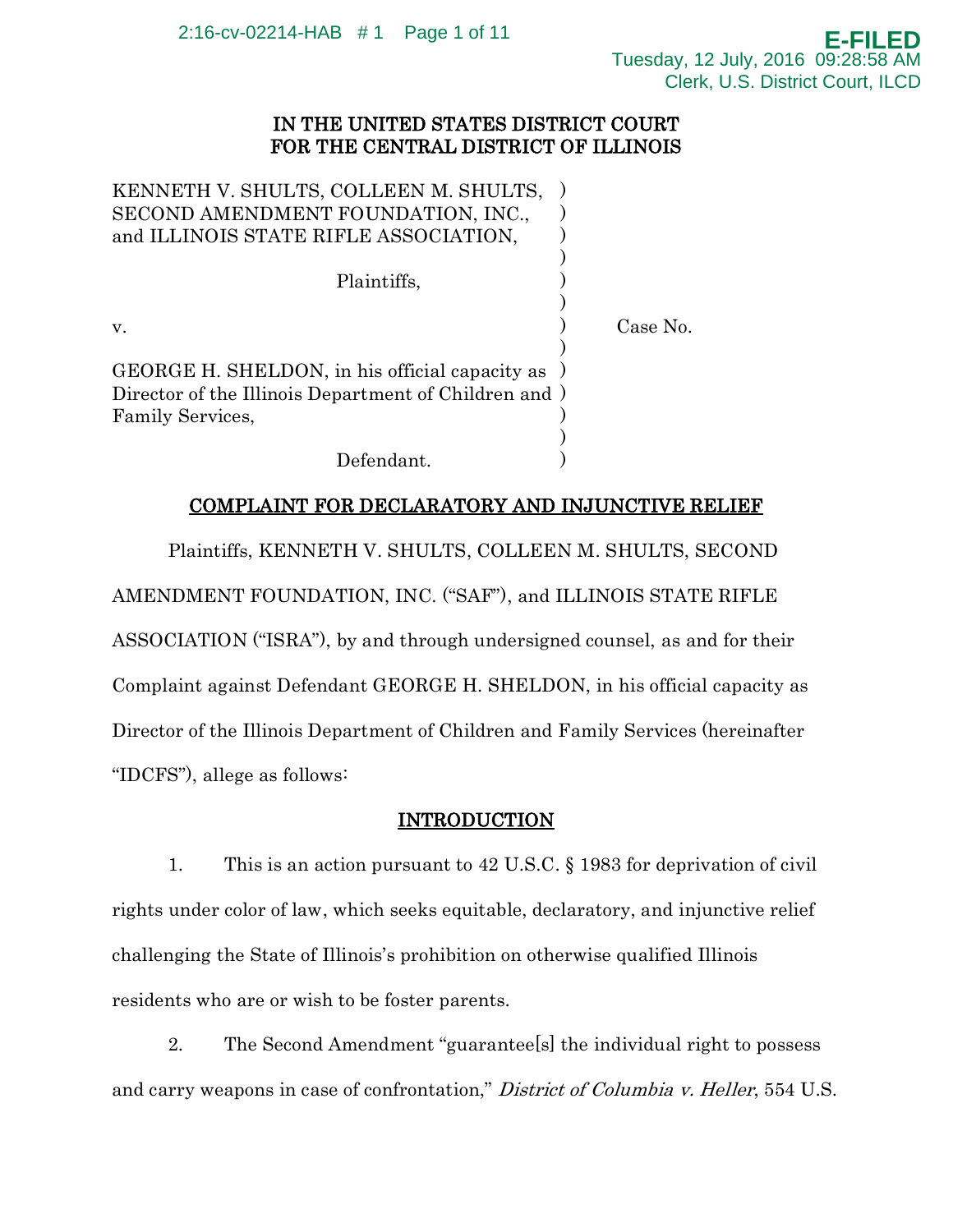#### 2:16-cv-02214-HAB # 1 Page 2 of 11

570, 128 S.Ct. 2783, 2797 (2008), and is "fully applicable against the States," McDonald v. City of Chicago, 561 U.S. 3025, 130 S. Ct. 3020, 3026 (2010).

3. However, the policy of the IDCFS substantially prohibits foster parents, and those who would be foster parents, from the possession of firearms for the purpose of self-defense, which violates Plaintiffs' constitutional rights under the Second Amendment.

4. Plaintiffs seek to establish that the recognition and incorporation of the Second Amendment, and the Fourteenth Amendment's equal protection clause, renders the State's restrictions on the possession and carrying of firearms by foster parents, and would-be foster parents, unconstitutional. As the Plaintiffs only seek to be treated the same as other law-abiding Illinois residents, the Second and Fourteenth Amendments render a ban such as that challenged in this action, impermissible.

## JURISDICTION AND VENUE

5. This Court has subject matter jurisdiction pursuant to 28 U.S.C. §§ 1331, 1343, 2201, 2202 and 42 U.S.C. § 1983, in that this action seeks to redress the deprivation, under color of the laws, statute, ordinances, regulations, customs, and usages of the Defendant as he executes, administers and enforces the complained-of laws, of the rights, privileges or immunities secured by the United States Constitution and by Acts of Congress.

6. This Court has personal jurisdiction over the Defendant because, inter alia, he acted under the color of laws, policies, customs, and/or practices of the State of Illinois and/or within the geographic confines of the State of Illinois.

-2-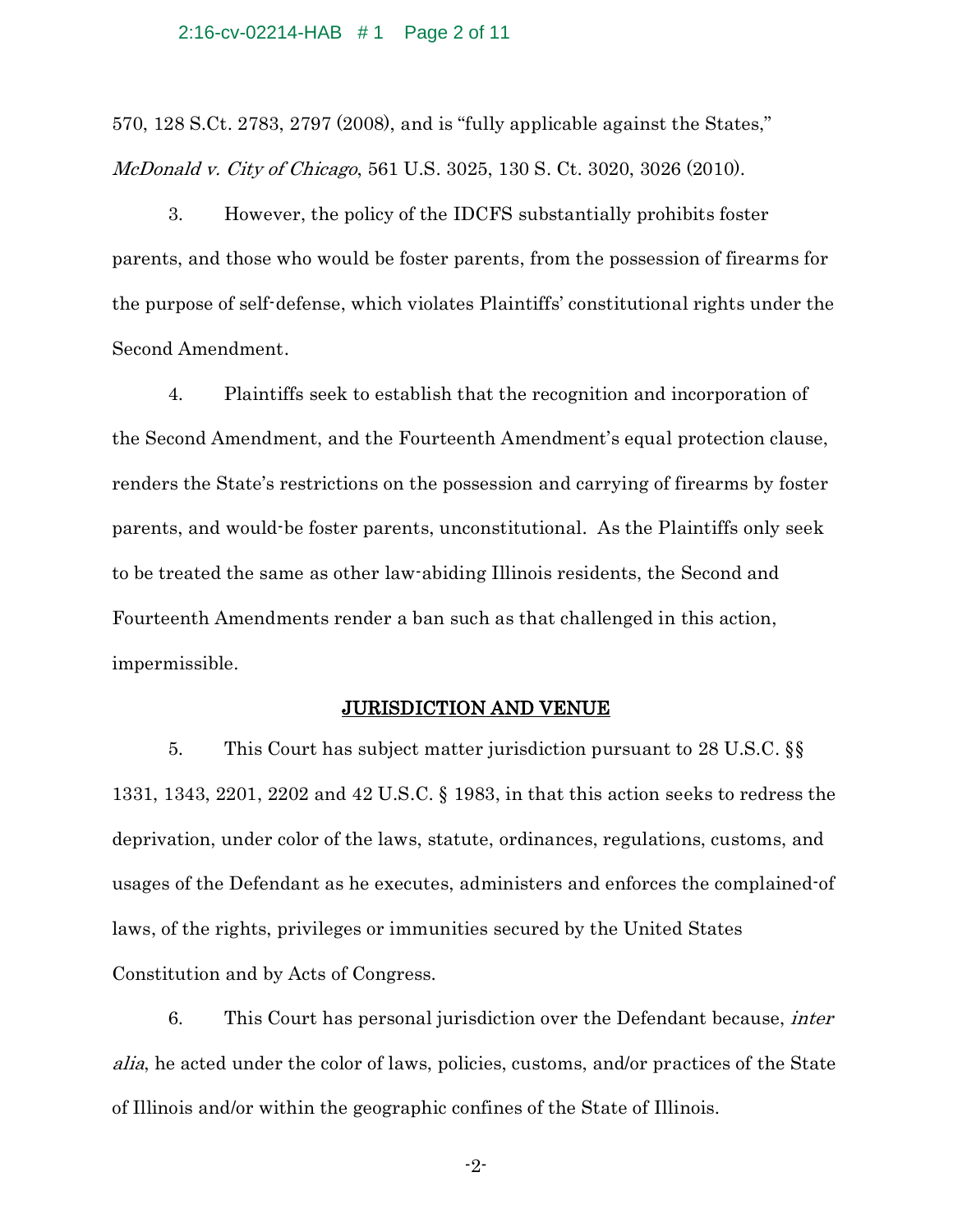#### 2:16-cv-02214-HAB # 1 Page 3 of 11

7. Venue is proper pursuant to 28 U.S.C. § 1391 because the Defendant executes, administers, and enforces the complained-of laws against Plaintiffs in this District, and because the events and omissions giving rise to this action are harming Plaintiffs in this District, and the State laws were enacted in the State capital in this District.

#### PLAINTIFFS

8. Plaintiff Kenneth Shults is 37 years old, and resides with his family in Fairmount, Illinois. He is married to co-Plaintiff Colleen. Kenneth is a Project Manager for a computer-numeric control (CNC) machine shop in central Illinois, which manufactures and repairs custom machine parts. He has been in this industry for almost twenty years. Kenneth and his wife have been foster parents to two children in the State of Illinois since 2007, providing a stable environment to children without one, and plan to continue to do so in the future. They currently have one foster child, whom they are in the process of adopting, plus they have three natural children in their home.

9. For the last two years, Kenneth has been an instructor at a youth firearms safety camp in Bloomington, Illinois, focusing on safely handling and using weapons for all manner of shooting sports.

10. Plaintiff Colleen Shults resides with her family in Fairmount, Illinois. She is married to co-Plaintiff Kenneth. She works as a LPN nurse at Danville Correctional Center, part of the Illinois Department of Corrections. Colleen and her husband have been foster parents to two children in the State of Illinois since 2007, providing a stable environment to children without one, and plan to continue to do

-3-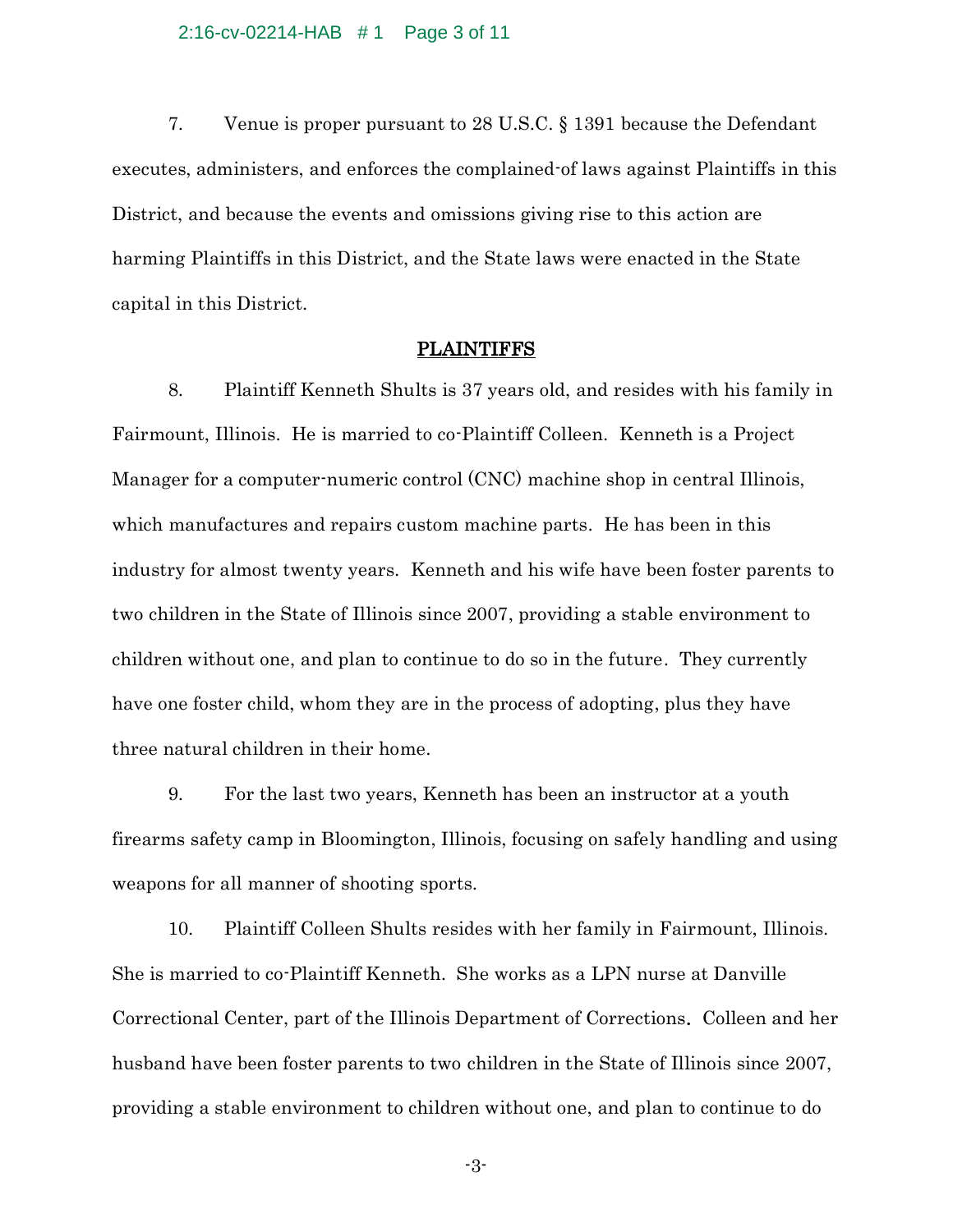#### 2:16-cv-02214-HAB # 1 Page 4 of 11

so in the future. They currently have one foster child, whom they are in the process of adopting, plus they have three natural children in their home.

11. In March, 2016, Colleen received a letter from the Illinois Department of Corrections – Central Intelligence Unit that prisoners in the IDOC system were using people-locator websites on the Internet to learn the home addresses of IDOC staff, including correctional officers and nurses. The letter warned Colleen and those like her to be careful and diligent for their safety.

12. The Shultses are allowed to possess firearms in Illinois generally, but are prohibited by the IDCFS policy complained-of herein from possessing loaded functional firearms in their homes so long as they currently are foster parents, or plan to be foster parents in the future.

13. The Shultses would possess loaded and functional firearms for selfdefense and defense of family, but refrain from doing so because they fear their foster children being taken away from them by the State, and/or being prohibited from being foster parents in the future, all due to the IDCFS policy complained-of herein.

14. SAF is a non-profit membership organization incorporated under the laws of Washington with its principal place of business in Bellevue, Washington. SAF's membership includes foster parents residing in Illinois. SAF has over 650,000 members and supporters nationwide. The purposes of SAF include education, research, publishing and legal action focusing on the Constitutional right

-4-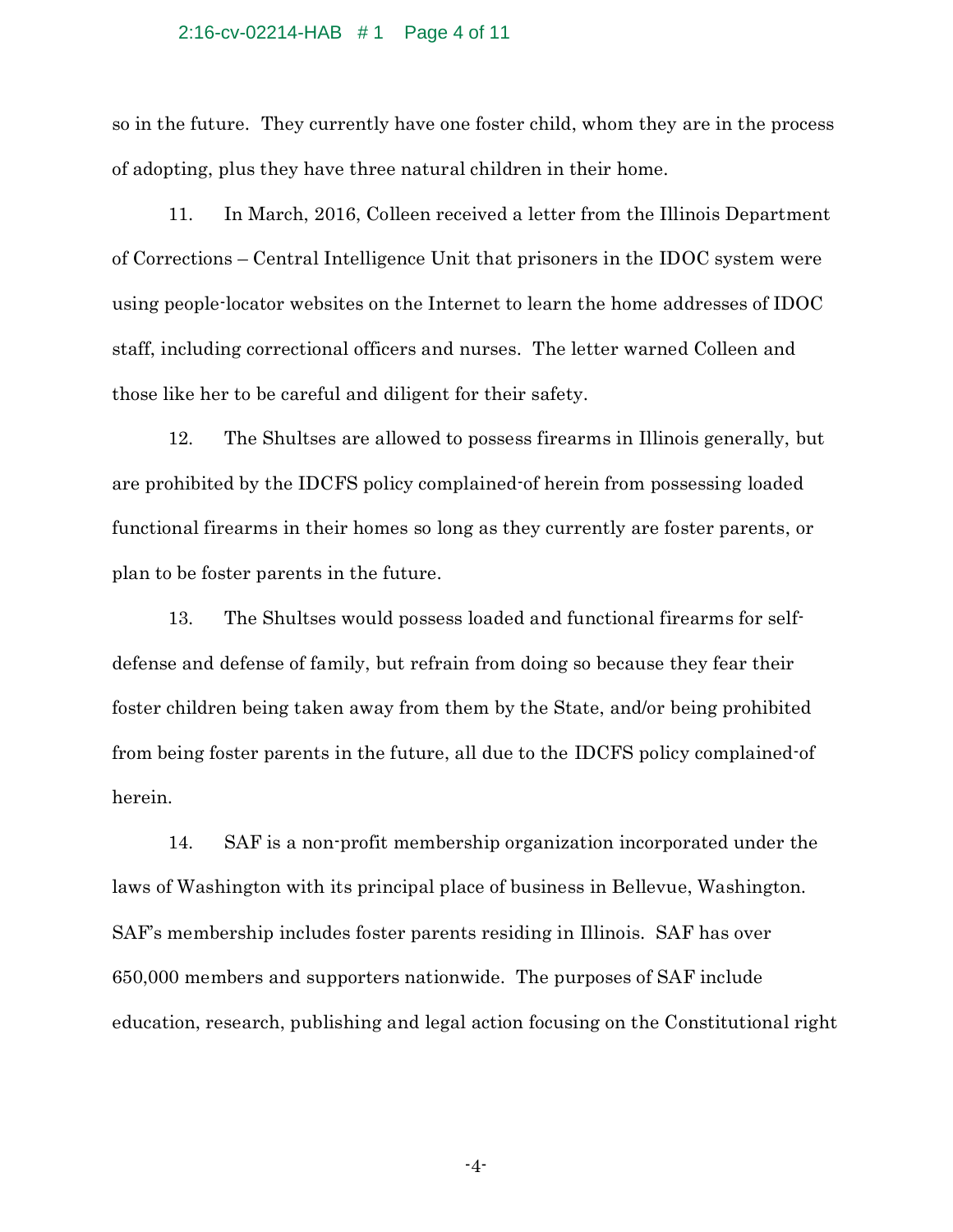#### 2:16-cv-02214-HAB # 1 Page 5 of 11

privately to own and possess firearms. SAF brings this action on behalf of itself and its members.

15. Members of SAF who are foster parents in Illinois would possess and carry loaded and functional concealed handguns in public for self-defense, but refrain from doing so because they fear their foster children being taken away from them by the State, and/or being prohibited from being foster parents in the future, all due to the IDCFS policy complained-of herein.

16. ISRA is a non-profit membership organization incorporated under the laws of Illinois with its principal place of business in Chatsworth, Illinois. ISRA has over 17,000 members and supporters in Illinois, and many members outside the State of Illinois. The purposes of ISRA include securing the Constitutional right to privately own and possess firearms within Illinois, through education, outreach, and litigation. ISRA brings this action on behalf of itself and its members.

17. Members of ISRA who are foster parents in Illinois would possess and carry loaded and functional concealed handguns in public for self-defense, but refrain from doing so because they fear their foster children being taken away from them by the State, and/or being prohibited from being foster parents in the future, all due to the IDCFS policy complained-of herein.

18. Kenneth and Colleen Shults are members of SAF and ISRA.

### DEFENDANT

19. Defendant Sheldon is the Director of the Illinois Department of Children and Family Services. In Sheldon's official capacity, he is responsible for enforcing certain of Illinois's laws, customs, practices, and policies, specifically those

-5-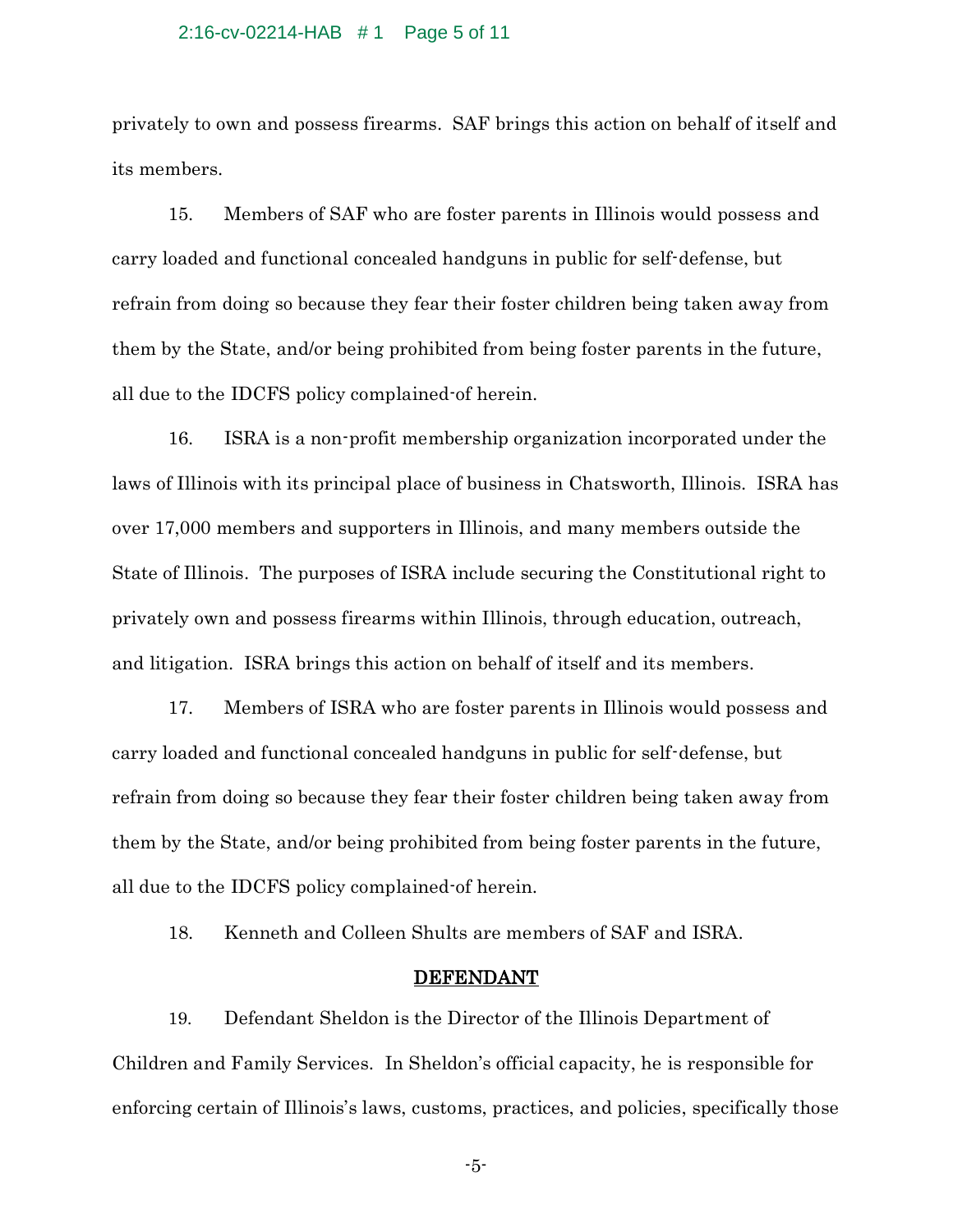challenged herein. In that capacity, Sheldon is presently enforcing the laws, customs, practices and policies complained of in this action. Specifically, Sheldon is the authority charged with processing and administering the foster parenting system in Illinois. He is sued in his official capacity.

# CONSTITUTIONAL PROVISIONS

20. The Second Amendment provides:

A well regulated Militia, being necessary to the security of a free State, the right of the people to keep and bear Arms, shall not be infringed.

U.S. Const. amend. II.

21. The Second Amendment "is fully applicable against the States."

McDonald v. City of Chicago, 561 U.S. 3025, 130 S. Ct. 3020, 3026 (2010).

22. Section 1 of the Fourteenth Amendment provides, in relevant part:

No state shall make or enforce any law which shall abridge the privileges or immunities of citizens of the United States; nor shall any state deprive any person of life, liberty, or property, without due process of law; nor **deny to any person within its** jurisdiction the equal protection of the laws.

U.S. Const. amend. XIV (emphasis added).

# STATE LAW

23. Since as early as August 1, 2009, the IDCFS has had in effect Rule

402.8(g) (previously 402.8(i)) of the Licensing Standards for Foster Family Homes,

which states:

Any and all firearms and ammunition shall be locked up at all times and kept in places inaccessible to children. No firearms possessed in violation of a State or Federal law or a local government ordinance shall be present in the home at any time. Loaded guns shall not be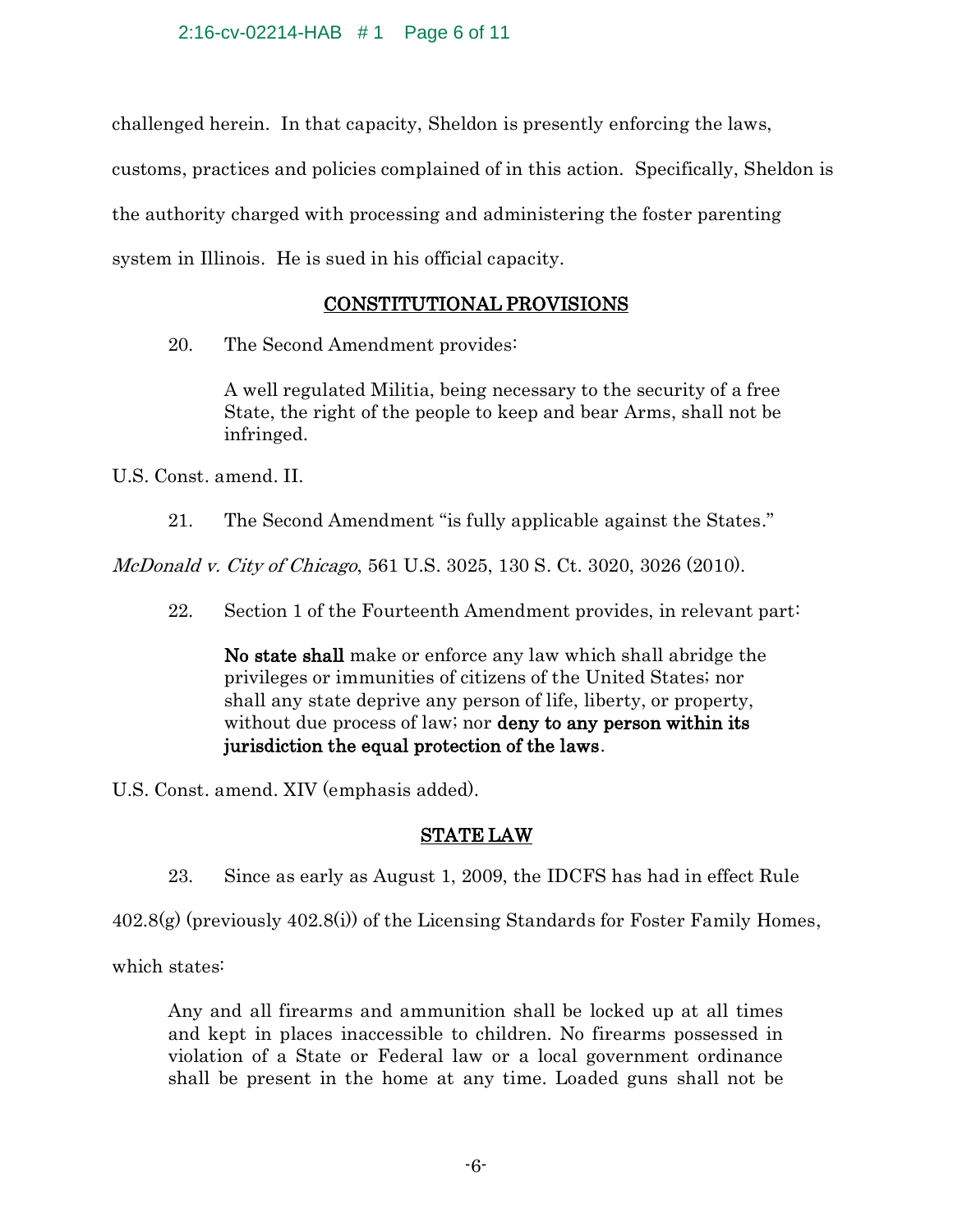### 2:16-cv-02214-HAB # 1 Page 7 of 11

kept in a foster home unless required by law enforcement officers and in accordance with their law enforcement agency's safety procedures.

24. Further, all foster parents are required to complete Form CFS 402-A, entitled "Acknowledgment of Compliance/Part 402 Licensing Standards for Foster Family Homes. Contained in CFS 402-A is "Section III. Firearms" is a recitation of Rule  $402.8(g)$ , and the requirement that the prospective foster parent make the following certification:

> I certify that there are no firearms on the premises, but will immediately notify the Licensing Representative and complete form CFS 452-2, Foster Family Firearms Arrangement, if I, or any member of the foster family home, acquires a firearm.

25. Form CFS 452-2 is entitled Foster Family Firearms Agreement

("FFFA") (attached hereto). The FFFA requires the prospective foster parents to provide the IDCFS with a list of all firearms in the home including their location, a list of all ammunition in the home including its location that must be in locked storage separate from any firearms, and to notify IDCFS in writing if there are any changes to the provided information.

26. The Shultses were required to sign and abide to the content of the Acknowledgment of Compliance and the FFFA to continue as a foster home.

27. On May 1, 2015, Defendant sent "Policy Guide 2015.08 – Enhanced Firearm Safety in Foster Family Homes" to the Shultses, which requires trigger locks on any firearms in the home, even if the firearm is locked in a gun safe separate from ammunition, with the key off the premises or only in the owner's possession.

-7-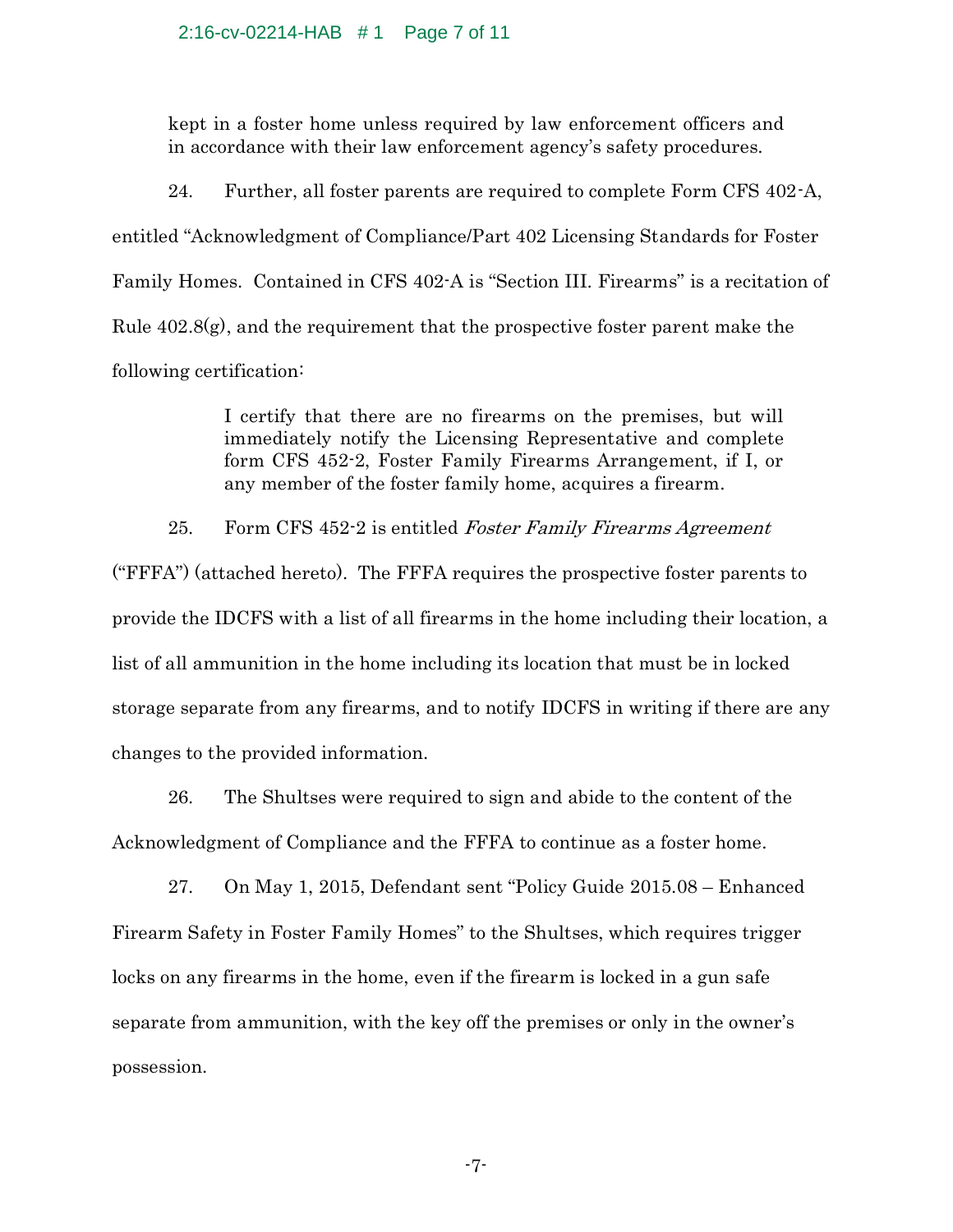2:16-cv-02214-HAB # 1 Page 8 of 11

28. In addition, the Shultses were recently told by IDCFS employees that they would be required to present all firearms in their home to IDCFS employees for inspection, to ensure they had trigger locks. The Shultses are fearful of losing their foster daughter if they complain or do not comply with the policies listed in the paragraphs above.

## COUNT I – VIOLATION OF RIGHT TO KEEP AND BEAR FIREARMS (U.S. CONST. AMENDS. II AND XIV; 42 U.S.C. § 1983)

29. Paragraphs 1 through 28 are realleged and incorporated herein by reference.

30. The IDCFS policy, and all other Illinois statutory language, which restricts foster parents, and would-be foster parents, the rights and privileges of possessing and carrying firearms for self-defense and defense of family based solely on their status as foster parents, on their face and as applied, violate the Plaintiffs' individual right to possess and carry firearms for self-defense and defense of family as secured by the Second Amendment to the United States Constitution.

## COUNT II – VIOLATION OF EQUAL PROTECTION (U.S. CONST. AMEND. XIV; 42 U.S.C. §§ 1981(a), 1983)

31. Paragraphs 1 through 28 are realleged and incorporated herein by reference.

32. The IDCFS policy and all other Illinois statutory language, which restricts foster parents, and would-be foster parents, the rights and privileges of possessing and carrying firearms for self-defense and defense of family based solely on their status as foster parents, on their face and as applied, are unconstitutional

-8-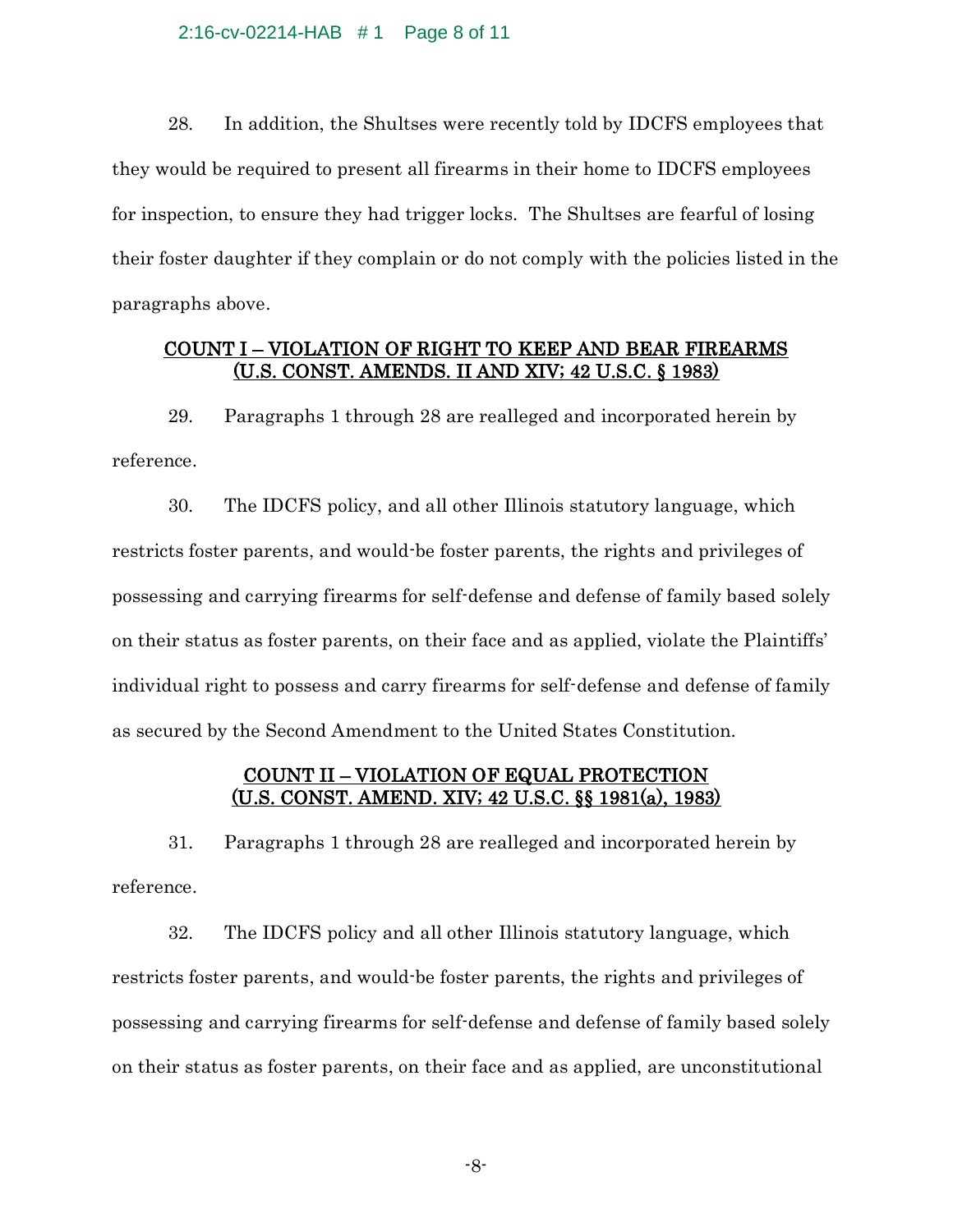### 2:16-cv-02214-HAB # 1 Page 9 of 11

denials of equal protection of the laws and are in violation of the Equal Protection Clause of the Fourteenth Amendment to the United States Constitution.

### FOR ALL COUNTS

33. Paragraphs 1 through 32 are realleged and incorporated herein by reference.

34. A controversy exists as to whether the IDCFS policy which restricts foster parents, and would-be foster parents, the rights and privileges of possessing firearms for self-defense and defense of family based solely on their status as foster parents, is unconstitutional.

35. A declaration from this Court would settle this issue.

36. A declaration would also serve a useful purpose in clarifying the legal issues in dispute.

37. The Plaintiffs seek a declaration that the IDCFS policy which restricts foster parents, and would-be foster parents, the rights and privileges of possessing firearms for self-defense and defense of family based solely on their status as foster parents, on their face and as applied, is unconstitutional.

38. In the absence of an injunction, the unlawful IDCFS policy complained-of herein would continue to be enforced and would prevent Shults, and SAF's members who are foster parents, or would-be foster parents residing in Illinois, from owning or possessing a firearm that any otherwise-qualified Illinois residents may own and possess for defense of self or family.

-9-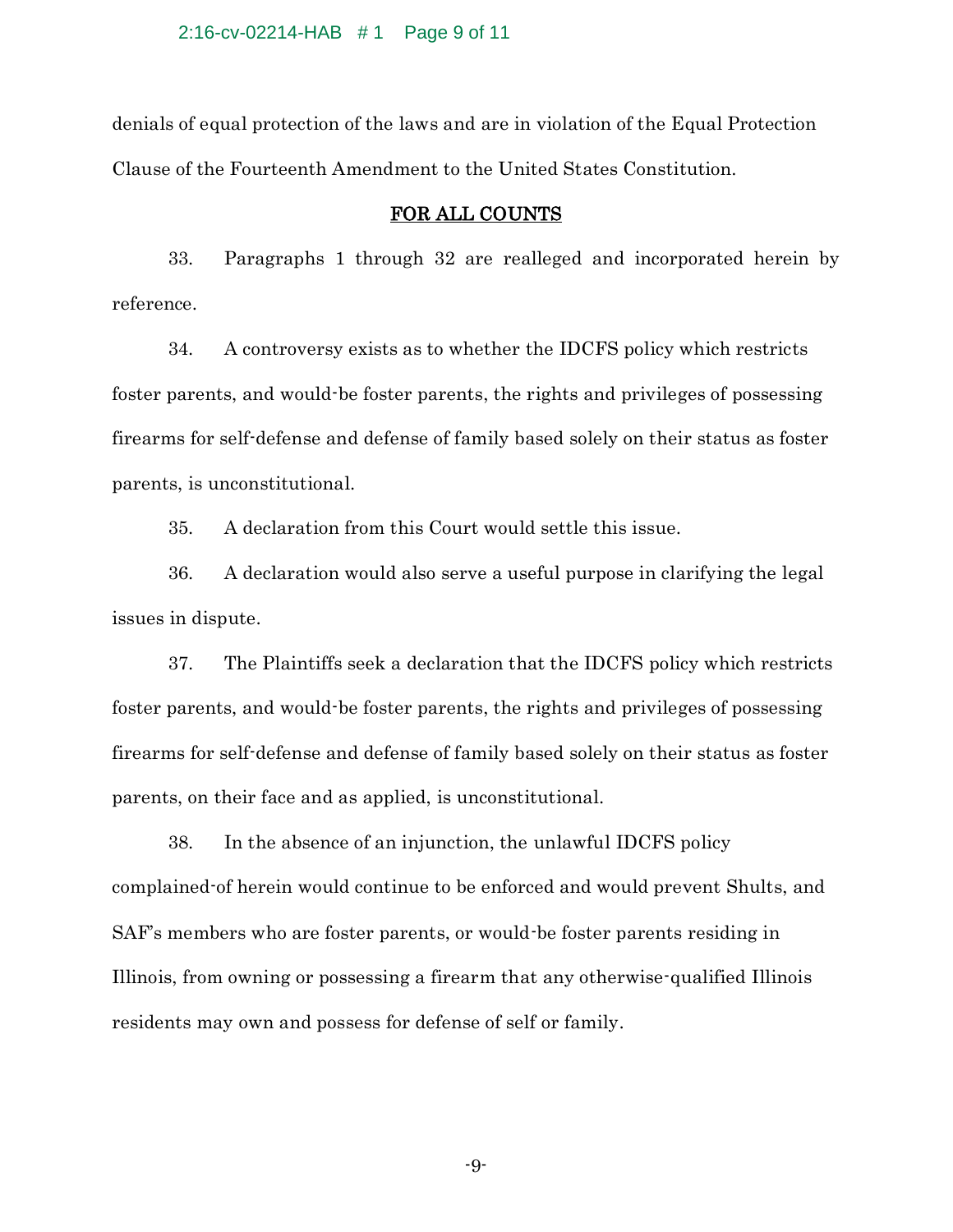#### 2:16-cv-02214-HAB # 1 Page 10 of 11

39. The Plaintiffs would continue to suffer irreparable injury if the Court does not issue an injunction.

40. There is no adequate remedy at law because only a declaration and injunction, as opposed to monetary damages, would allow Shults, and SAF's members who are foster parents, or would-be foster parents residing in Illinois, the opportunity to possess a firearm for self-defense.

WHEREFORE, Plaintiffs pray that this Honorable Court:

1. Issue preliminary and permanent injunctions (a) enjoining Defendant GEORGE H. SHELDON, as Director of the Illinois Department of Human Services, from continuing and enforcing the IDCFS policy of prohibiting firearms possession and carrying to foster parents, and those who would be foster parents in Illinois, including against the Plaintiffs and/or their members; and

2. Enter the following:

(a) A declaratory judgment that the IDCFS policy of prohibiting firearms possession and carrying to foster parents, and those who would be foster parents in Illinois, and all other Illinois statutory language which restricts firearms rights and privileges based on status as a foster parent, are null and void because they (i) infringe on the right of the people to keep and bear arms in violation of the Second and Fourteenth Amendments to the United States Constitution; (ii) violate the equal protection of the laws guaranteed by the Fourteenth Amendment to the United State Constitution; and (iii) infringe on the

-10-